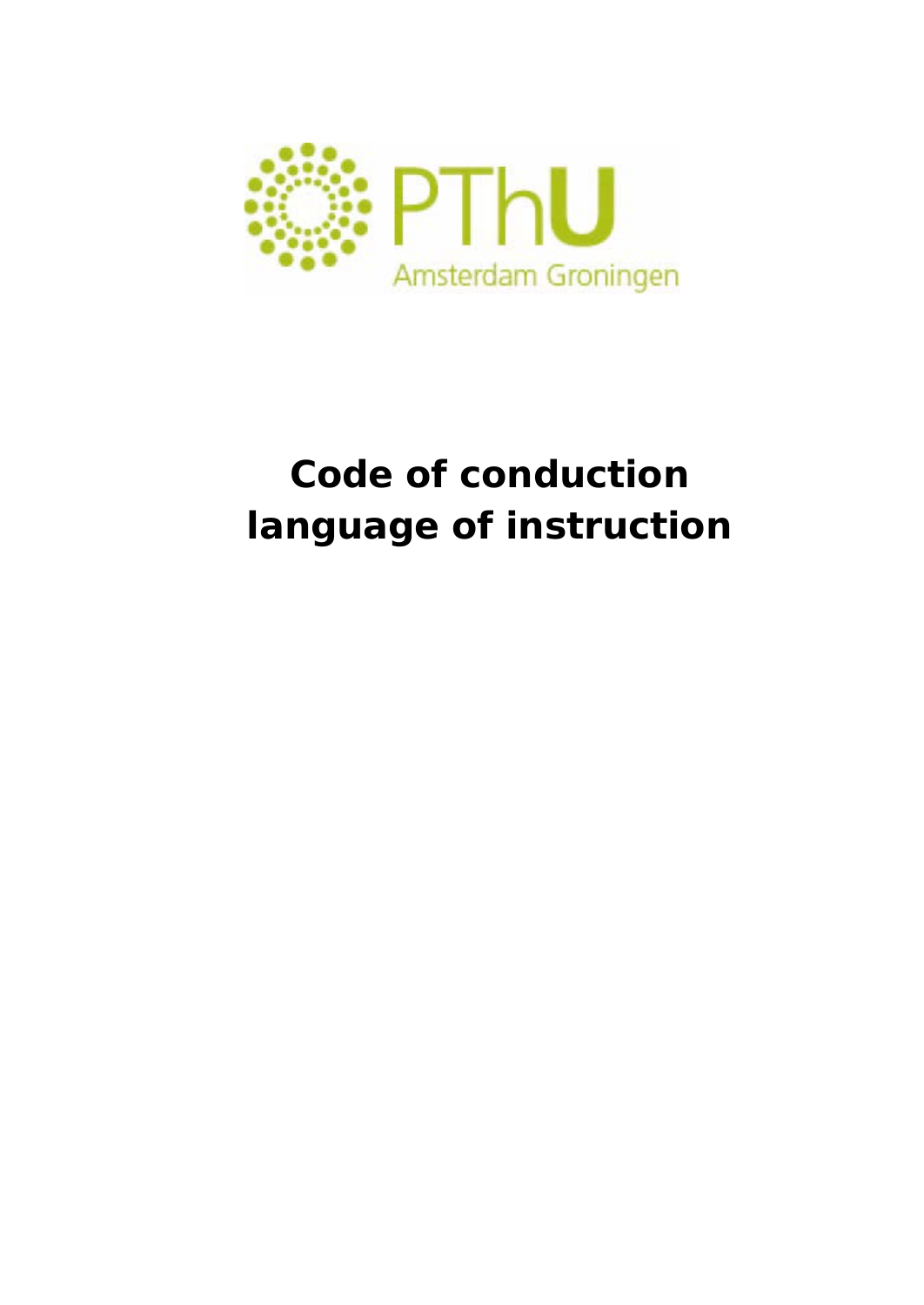

Taking into account that article 7 of the Act on Higher Education (AHE) determines that:

- courses are taught and exams are taken in Dutch.

- notwithstanding this a different language may be used:

**a)** if the curriculum concerns tuition relating to the language in question **b)** if it concerns tuition within the framework of a guest lecture by a teacher with a different language background, or

**c)** if the specific nature, formation or quality of the education or the background of the students requires it, in accordance with a code of conduct established by the Management Board of the institution.

the Executive Board of the Protestant Theological University decides to establish the following code of conduct:

## **Article 1**

## **The language of instruction and of exams is Dutch, unless:**

**a)** it concerns tuition within the framework of a guest lecture by a teacher with a different language background (art. 7.2 sub b AHE);

**b)** it concerns curricular components for which command of another language is indispensable

(art. 7.2 sub c AHE);

**c)** teaching curricular components in a different language is indispensable as part of the skills in the discipline (art. 7.2 sub c WHW).

## **Article 2**

Notwithstanding what has been determined in article 1, the language of instruction may be English if at least one English speaking foreigner, who reports not to have a command of the Dutch language, registers for a particular course (art. 7.2 sub c WHW). The student needs to indicate at the latest one month prior to the actual commencement of the course that he wishes to take the course in English. The student may opt for Dutch or English when taking his exams , unless the type of examination or the circumstances relating to the examination require that the examination should be held in English for the greater part or in full, as deemed necessary by the examination Committee.